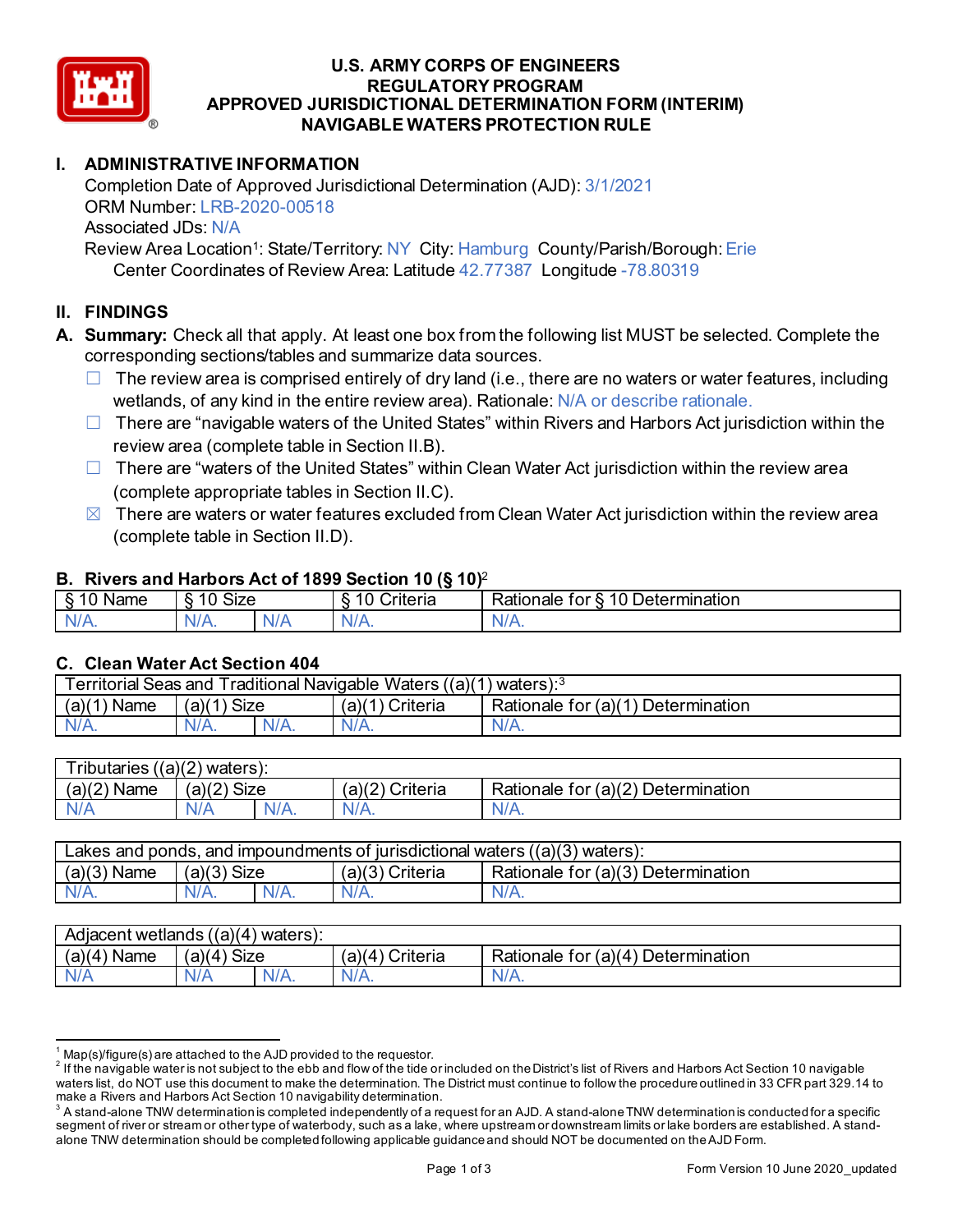

### **U.S. ARMY CORPS OF ENGINEERS REGULATORY PROGRAM APPROVED JURISDICTIONAL DETERMINATION FORM (INTERIM) NAVIGABLE WATERS PROTECTION RULE**

## **D. Excluded Waters or Features**

| Excluded waters $((b)(1) - (b)(12))$ : <sup>4</sup> |                       |                  |                                    |                                                                                                                                                                                                                                                                                                                                                                                                                                                                                                                                                                                                                                                                                                                                                                                                                                                                                                                                                                                                                                                                                                                                                                                                                                         |  |
|-----------------------------------------------------|-----------------------|------------------|------------------------------------|-----------------------------------------------------------------------------------------------------------------------------------------------------------------------------------------------------------------------------------------------------------------------------------------------------------------------------------------------------------------------------------------------------------------------------------------------------------------------------------------------------------------------------------------------------------------------------------------------------------------------------------------------------------------------------------------------------------------------------------------------------------------------------------------------------------------------------------------------------------------------------------------------------------------------------------------------------------------------------------------------------------------------------------------------------------------------------------------------------------------------------------------------------------------------------------------------------------------------------------------|--|
| <b>Exclusion Name</b>                               | <b>Exclusion Size</b> |                  | Exclusion <sup>5</sup>             | Rationale for Exclusion Determination                                                                                                                                                                                                                                                                                                                                                                                                                                                                                                                                                                                                                                                                                                                                                                                                                                                                                                                                                                                                                                                                                                                                                                                                   |  |
| <b>Wetland 1</b>                                    | 1.14                  | $\text{acre}(s)$ | $(b)(1)$ Non-<br>adjacent wetland. | The delineation indicated no drainages or<br>tributaries are within the vicinity of the wetland.<br>The wetland is a shallow surface concave<br>depression that collects water and holds it long<br>enough to provide wetland characteristics but do<br>not drain to any (a)(1)-(a)(3) waters. Photos and<br>aerial imagery included within the delineation<br>report show no natural or artificial barrier<br>between this wetland any tributary, nor were any<br>observed during the site visit. The nearest<br>mapped stream (Rush Creek) is about one mile<br>away across development and the Thruway. The<br>NRCS/USDA Web Soil Survey "Flood Frequency<br>Class" rating is "none" which means flooding is<br>not probable. The chance of flooding is nearly 0<br>percent in any year. All resources reviewed<br>support the determination that the wetland does<br>not directly abut any $a(1)$ -a(3) waters, is not<br>inundated by any a(1)-a(3) waters in a typical<br>year, is not separated from any a(1)-a(3) waters<br>by a natural barrier, and is not separated from<br>any $a(1)$ - $a(3)$ waters by man-made barrier which<br>has an engineered feature that allows water<br>exchange at least once in a typical year. |  |

## **III. SUPPORTING INFORMATION**

 $\boxtimes$  Information submitted by, or on behalf of, the applicant/consultant: Wetland Delineation Report for 0 Southwestern Boulevard, submitted in 2020

This information is sufficient for purposes of this AJD. Rationale: The wetland delineation was submitted with accurate and complete data sheets, photographs, NWI and NYSDEC maps, web soil survey and other supporting information.

- □ Data sheets prepared by the Corps: Title(s) and/or date(s).
- $\boxtimes$  Photographs: Aerial and Other: Provided in the wetland delineation
- $\boxtimes$  Corps site visit(s) conducted on: 6/30/2020
- ☐ Previous Jurisdictional Determinations (AJDs or PJDs): ORM Number(s) and date(s).
- ☐ Antecedent Precipitation Tool: *provide detailed discussion in Section III.B*.
- ☒ USDA NRCS Soil Survey: Erie County
- ☒ USFWS NWI maps: Erie County

**A. Select/enter all resources** that were used to aid in this determination and attach data/maps to this document and/or references/citations in the administrative record, as appropriate.

 $4$  Some excluded waters, such as (b)(2) and (b)(4), may not be specifically identified on the AJD form unless a requestor specifically asks a Corps district to do so. Corps districts may, in case-by-case instances, choose to identify some or all of these waters within the review area.

 $^5$  Because of the broad nature of the (b)(1) exclusion and in an effort to collect data on specific types of waters that would be covered by the (b)(1) exclusion, four sub-categories of (b)(1) exclusions were administratively created for the purposes of the AJD Form. These four sub-categories are not new exclusions, but are simply administrative distinctions and remain (b)(1) exclusions as defined by the NWPR.